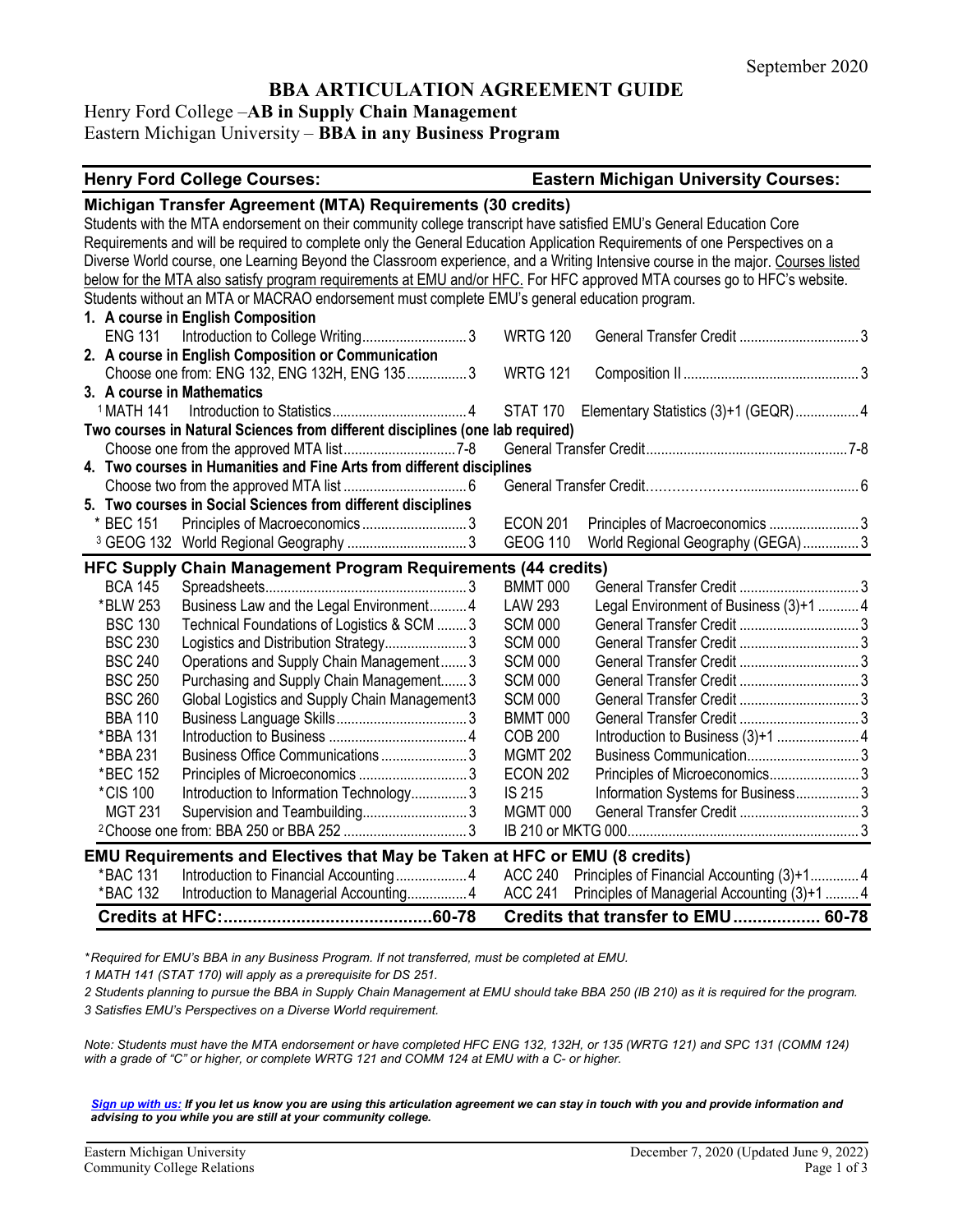# **BBA ARTICULATION AGREEMENT GUIDE**

Henry Ford College –**AB in Supply Chain Management** Eastern Michigan University – **BBA in any Business Program**

## **Completion of EMU's BBA Program**

| <b>Major Requirements</b>                  | $(42-60 \text{ credits})$ |
|--------------------------------------------|---------------------------|
| <b>Business Core (18 credits)</b>          |                           |
|                                            |                           |
|                                            |                           |
| MGMT 386 Organizational Behavior & Theory3 |                           |
|                                            |                           |
|                                            |                           |

|        | $1000 - 1100$ power and the contract of the contract of the contract of the contract of the contract of the contract of the contract of $\sim 0.00$ contract of the contract of the contract of the contract of the contract of |
|--------|---------------------------------------------------------------------------------------------------------------------------------------------------------------------------------------------------------------------------------|
| OM 374 | Introduction to Production/Operations Mgmt3                                                                                                                                                                                     |

## **Discipline Requirements (24-33 credits)**

Students may complete discipline requirements in any of the following areas:

accounting, accounting information systems, computer information systems, economics, entrepreneurship, general business, marketing, management, finance, supply chain management

# **Writing Intensive Requirement**

Each student must complete a writing intensive course as part of the major. Consult your advisor for course options.

**Combined Degree Opportunities:** Accounting offers a 150 credit hour Combined BBA+MS in Accounting and Taxation; Accounting Information Systems offers a 150 credit hour Combined BBA+MS in Accounting Information Systems and Accounting. More information can be found in EMU's catalog.

## **LBC Requirement**

One Learning beyond the Classroom (LBC) course or noncredit experience must be completed at EMU. Consult College of Business advisor for options.

## **General Credits**

Complete enough additional electives to bring the credits at EMU to 42 credits and the total credits for the program to 120 credits.

### **Sample Sequence for completing the program:**

*Students following this agreement have the option of selecting any of the following disciplines to complete the BBA: accounting, computer information systems, economics, entrepreneurship, general business, marketing, management, finance, or supply chain management. The recommended course sequence for each discipline can be obtained from the COB Advising Center.* 

| <b>First Semester</b>                                               | 12-15 credits        |
|---------------------------------------------------------------------|----------------------|
|                                                                     |                      |
| <b>Second Semester</b><br>Discipline Requirements or Electives  6-9 | <b>12-15 credits</b> |
| <b>Third Semester</b>                                               | 12-15 credits        |
| <b>Fourth Semester</b>                                              | 6-15 credits         |

*\* The minimum credits required to graduate is 120 but the total will vary depending on the business discipline completed at EMU and the program completed at HFC. If enough credits are not transferred, additional credits will need to be completed at EMU to satisfy the minimum required for graduation.*